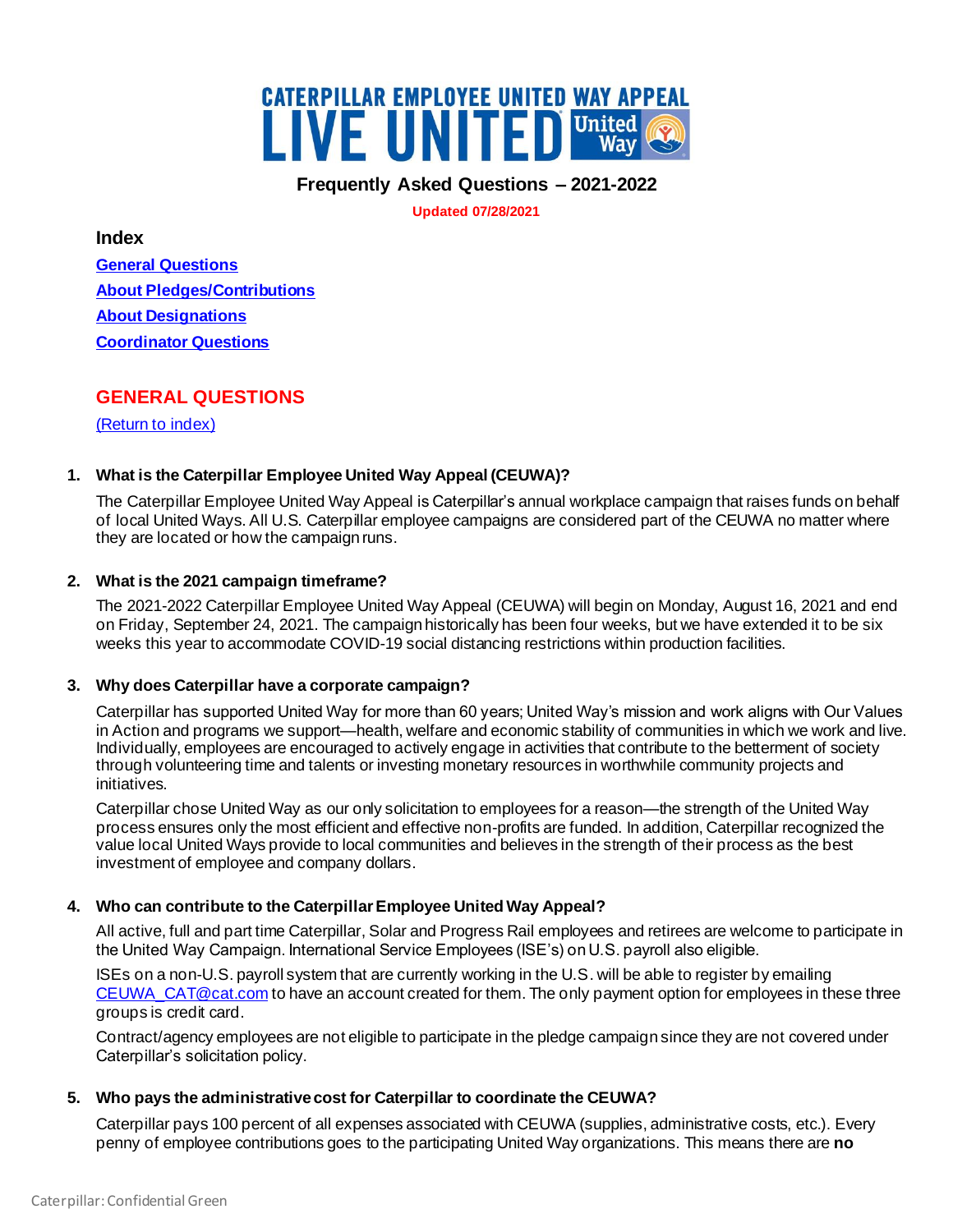**administrative expenses paid on employee dollars** when they are directed to your local United Way and/or designated United Way partner agency.

## **6. How much of the total employee contributions to the CEUWA go to the local United Ways?**

Local United Ways and United Way-funded partner agencies receive 100 percent of all employee contributions to the CEUWA.

## **7. Who determines which United Ways are part of the CEUWA?**

The online pledging system allows all United Ways in the U.S. to participate in the campaign. However, it is the local United Way's responsibility to update their system with the appropriate funded programs and impact areas to allow donors the ability to designate to a particular funded partner agency. If their system is not updated at the time of our campaign, employees will not be able to locate funded United Way agencies in their area.

## **8. Who decides how much of the money raised by facility campaigns goes to their local United Way?**

Upon login, a default United Way has been pre-selected for each employee based on their home zip code. However, employees can designate their pledge to any qualifying United Way or United Way funded partner agency in the United States. All employee contributions go back to the local United Way(s) or United Way-funded agencies based on the employee's home zip code, unless specified otherwise. The CEUWA's role in the campaign is to raise funds for the local United Way(s). It is the responsibility of the United Way(s) receiving the funds to allocate the monetary contributions based on the community needs in that area.

## **9. Are employees expected to contribute to the CEUWA?**

Caterpillar realizes not all employees will participate in the CEUWA and employees are not required to contribute to the CEUWA, especially given the unique year due to COVID-19. We encourage employees to first take care of their families and loved ones and if they also have the means to support the community, the CEUWA serves as a vehicle to support many agencies with one contribution. In addition, funds raised by employees are eligible to be matched by the Caterpillar Foundation dollar for dollar with no maximum limit.

#### **10. Is there a corporate policy written about the CEUWA?**

There is a corporate policy that specifically deals with "solicitations" and it states that internal solicitations are NOT allowed. However, CEUWA is an exception to that policy. Caterpillar can solicit each employee on company time with company resources using a Caterpillar employee online pledging process. The CEUWA campaign is strictly solicited through an online form during the annual internal campaign. For more information on the Corporate Solicitation Policy, please see your local HR representative or HR Manager.

#### **11. Tell me more about data privacy. How is my data used and stored within this online pledging site?**

Information provided to Caterpillar is processed consistent with Caterpillar's Data Privacy Policy. This information will be used to process the gift and may be used to contact you in the future regarding Caterpillar Foundation United Way Program updates and surveys. If you select to be acknowledged by Caterpillar and/or United Way while enrolling, any personal information you share will be provided to the United Way and/or partner agency you pledge to. Notwithstanding the above disclosure, we will provide personal information when required or permitted by law or for purposes relevant to Corporate Policies. By providing this information you agree to the above uses of your information. Please also see the Privacy Policy for the Caterpillar Foundation's third-party vendor, CyberGrants, to view information on how your personal information is used, as well as how cookies are being set on your device: **[CyberGrants Privacy Policy](https://impact.cybergrants.com/privacy-policy/)**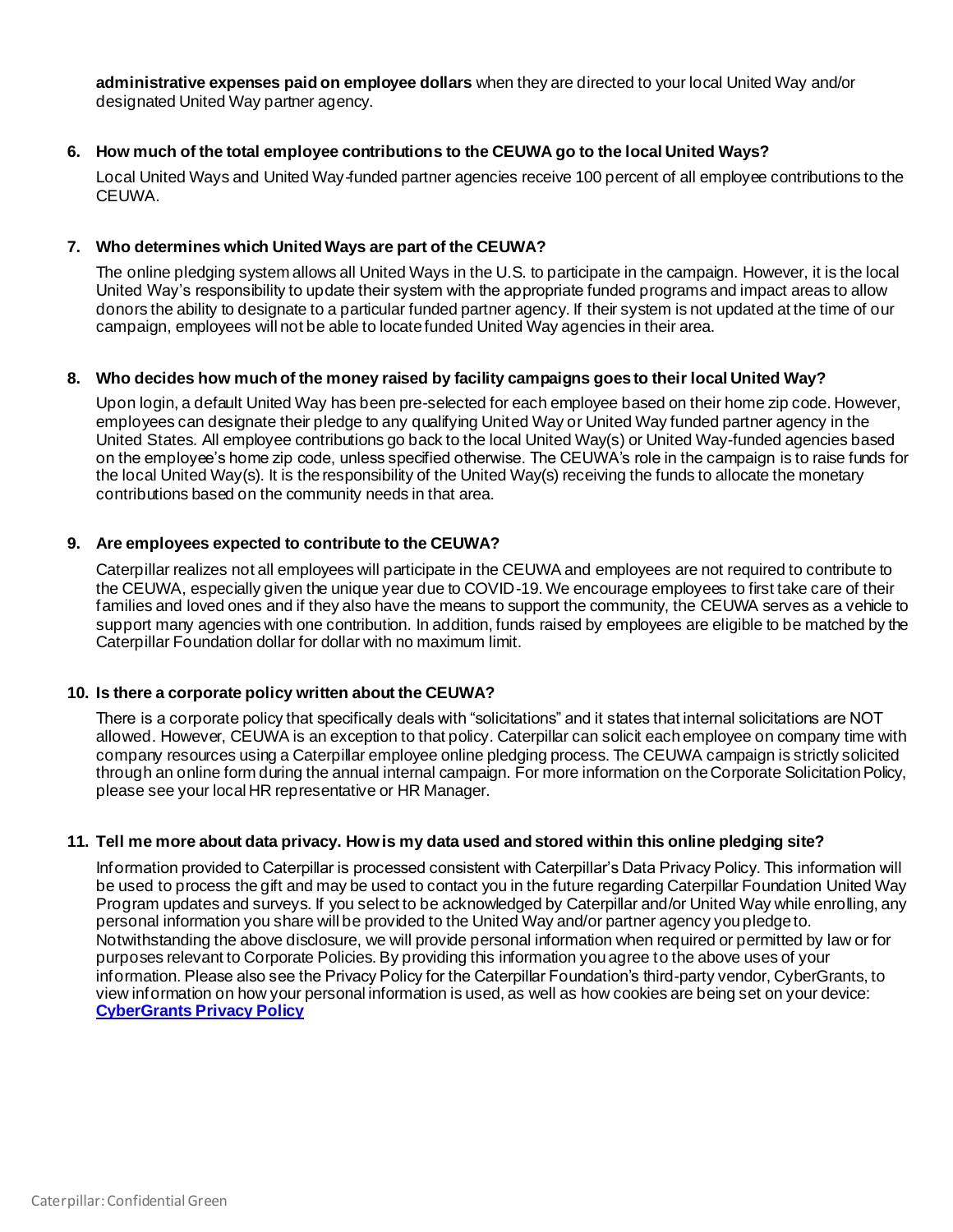# <span id="page-2-0"></span>**ABOUT PLEDGES/CONTRIBUTIONS**

[\(Return to index\)](#page-0-1)

## **12. How do I pledge online?**

**Caterpillar Management/Support Employees:** You will receive your invitation to pledge online through a series of communications and a direct e-mail. If you are part of U.S. PeopleSoft payroll and have an active Caterpillar email address, you will receive an e-mail on Monday, August 16, 2021 with instructions on how to pledge online, or you can visi[t www.caterpillar.com/unitedway](http://www.caterpillar.com/unitedway) for a link to access the pledging site.

**Caterpillar Production Employees** can also utilize a separate 'Caterpillar Production' pledging link on the website that allows production employees to log in using their 7-digit **PeopleSoft ID#** (Example: 0123456) and a default password that is set to the employee's **First and Last Initial (capitalized) and home zip code** (Password example: AN61615).

**ISEs on a non-U.S. payroll system currently working in the U.S.:** Please email CEUWA Cat@cat.com to have an account created if you would like to pledge through credit card.

## **13. I did not receive an e-mail or message allowing me to pledge online. What should I do?**

The pledge email will come from CEUWA cat@cat.com. If you did not receive your initial pledge email or reminder emails, please contact your local United Way coordinator**.** Your email security setting may have blocked the pledging communication; however, you can also visi[t www.caterpillar.com/unitedway](http://www.caterpillar.com/unitedway) to access the online pledging system.

# **14. I need my Corporate Web Security log in ID, where can I find that?**

Acces[s CLUES](https://clues.cat.com/clues/clues_search.jsp) and type in your name. You will find your Corporate Web Security ID under the *Identity / Access Information.* 

#### **15. Where do I get my CWS password?**

If you do not have your password, please contact your local help desk.

# **16. If I pledge online and am pulled away from my desk, will the system "time out" or log me out?**

Yes. The site will time out and you will need to log back in if this happens. If the site sits idle for five minutes, it will time out due to amount of personal information on the site. You may need to reopen the page using the link in your email with the directions on how to pledge, or you may access the pledging link by visiting [www.caterpillar.com/unitedway](http://www.caterpillar.com/unitedway).

#### **17. What are my pledging options for payment methods?**

Employees can pledge through payroll deduction (one time, per pay period deductions or both), which will start your first paycheck in January 2022. Employees also have the option to pledge through stock/donor-advised fund and credit/debit card. Employees can submit pledges through multiple forms of payment (ex: a one-time credit card donation, as well as a per pay period payroll deduction).

#### **18. Tell me more about payroll contribution.**

The payroll contribution is "*per paid period."* Therefore, you will not need to specify the annual amount, rather just the amount that will be contributed each pay period, *whether it is monthly, weekly or bi-weekly*. If you select to pledge a percentage of your annual paycheck, it will calculate your per pay period gift based on your base pay as of the date you pledge. Contributions are derived from base pay and do not include vacation pay, night bonus or overtime.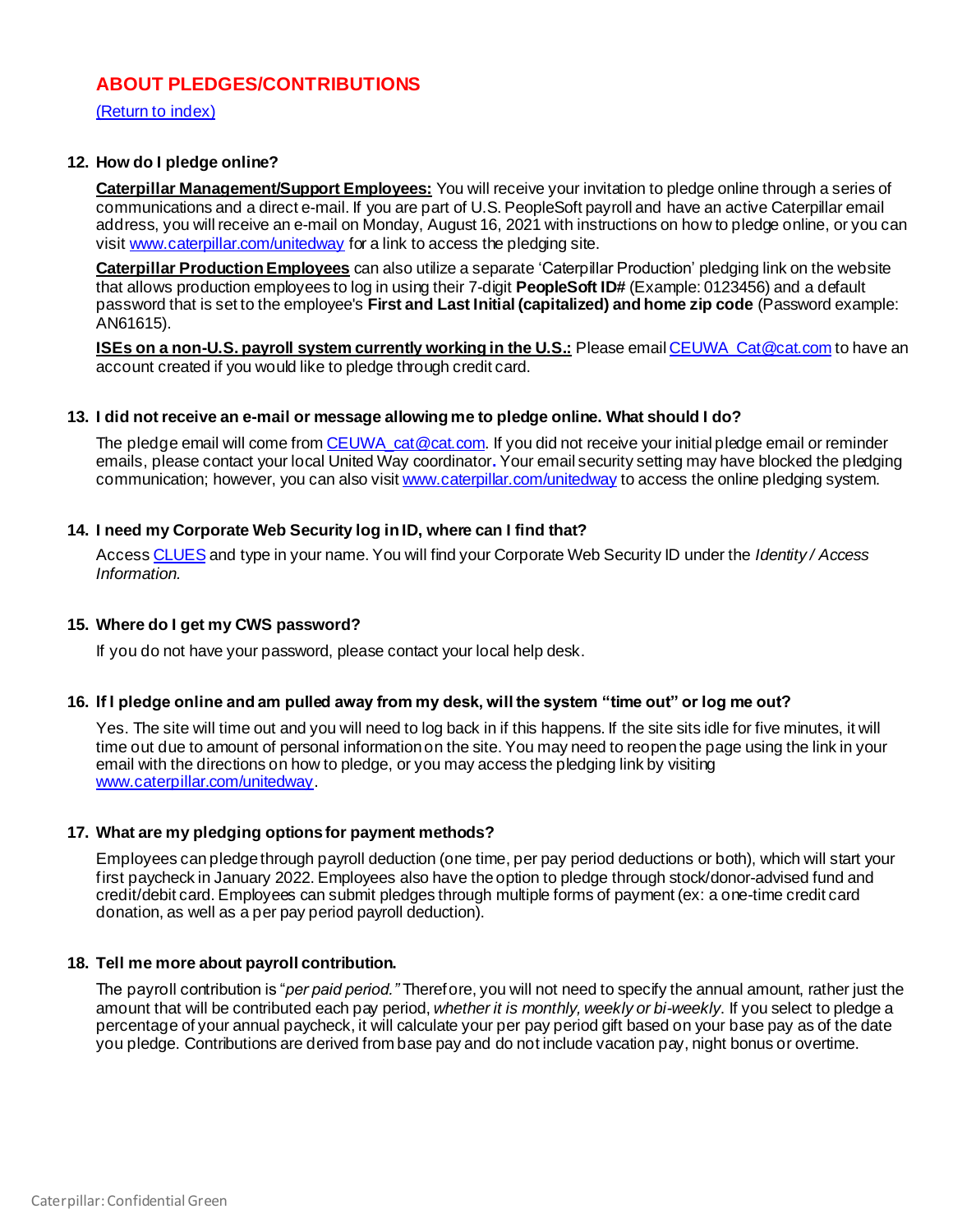## **19. Is there a minimum payroll contribution?**

There is a minimum payroll contribution of \$1 directed to your local United Way or another United Way of your choosing and their focus areas. The minimum contribution amount of \$1 applies to both recurring and one-time-only contributions.

If you've chosen to designate to a United Way-funded agency, the minimum contribution is **\$25** per agency. Please note that this **\$25** designation minimum is a typical amount, and local United Way organizations and their partner agencies can set this amount higher.

# **20. Tell me more about the credit/debit card payment option.**

Employees can pledge through credit and debit card in the online pledging site, in addition to the payroll deduction and stock/donor-advised fund options. The system accepts Visa, MasterCard, American Express and Discover. Credit/debit card donations will deduct immediately from your credit card.

Employees can submit pledges through two forms of payment (ex: a one-time credit card donation, as well as a per pay period payroll deduction). The Caterpillar Foundation covers all transactions fees associated with credit/debit card donations.

## **21. When are contributions effective?**

All contributions made to the CEUWA are effective as of the employees first pay period in the 2022 calendar year (pay period 1). For example—during the August 2021 pledge campaign, Jim pledges \$10 per pay period. Actual deductions from Jim's paycheck will not be taken out until January 2022. Please note: If you have chosen to participate with a one-time-only contribution, it will be set-up to be deducted the first pay period of the 2022 year.

If you have chosen to donate a percentage of your salary, your donation will be based on your salary as of the date you pledge and will not fluctuate throughout the year even if your base salary chances. In addition, pledges will continue to roll over year after year unless cancelled by the employee. One-time contributions will not roll over.

Please check your first pay stub in January 2022 to confirm your contribution is correct (you can access your pay stub on Cat @work). If it is incorrect or a change needs to be made–please refer to Question 31 and 32.

# **22. Can I contribute by check or cash?**

The CEUWA does not accept checks or cash. The only form of contribution to CEUWA is through payroll deduction, stock/donor-advised fund or credit/debit card, and pledging can occur online only. If an employee wants to write a check, the employee must write it directly to the charity of his/her choice and mail it separately from the campaign (like any other personal contribution). **Please note: The Caterpillar Foundation will only match payroll deduction, stock/donor-advised fund, or credit/debit card contributions submitted through the online system.**

#### **23. I am not sure what my pledge was last year and would like to see my history—where should I go?**

When you log into the online pledging system you will be able to view your United Way pledge history dating back to the year 2020. Since this is our first year using a new vendor, only one year of pledge data has been converted to the new system. If you need historical information for 2019 and earlier, please email CEUWA cat@cat.com. You may also view your United Way deductions from the previous year by accessing your pay stub at Cat @work.

# **24. My Leave of Absence coincides with the United Way Campaign, how can I still pledge?**

You can access pledging details a[t www.caterpillar.com/unitedway](http://www.caterpillar.com/unitedway); however, pledging will only be accessible during the campaign timeframe. If you are unable to make your pledge via the pledging site during the campaign, you will not be able to participate in the program. You are welcome to still contribute to the United Way via cash or check outside of the campaign, but it will not be eligible to be included in the company's overall results or receive the Foundation match. If you currently have a United Way deduction and are not able to access the system during this time, your United Way pledge will roll over unchanged.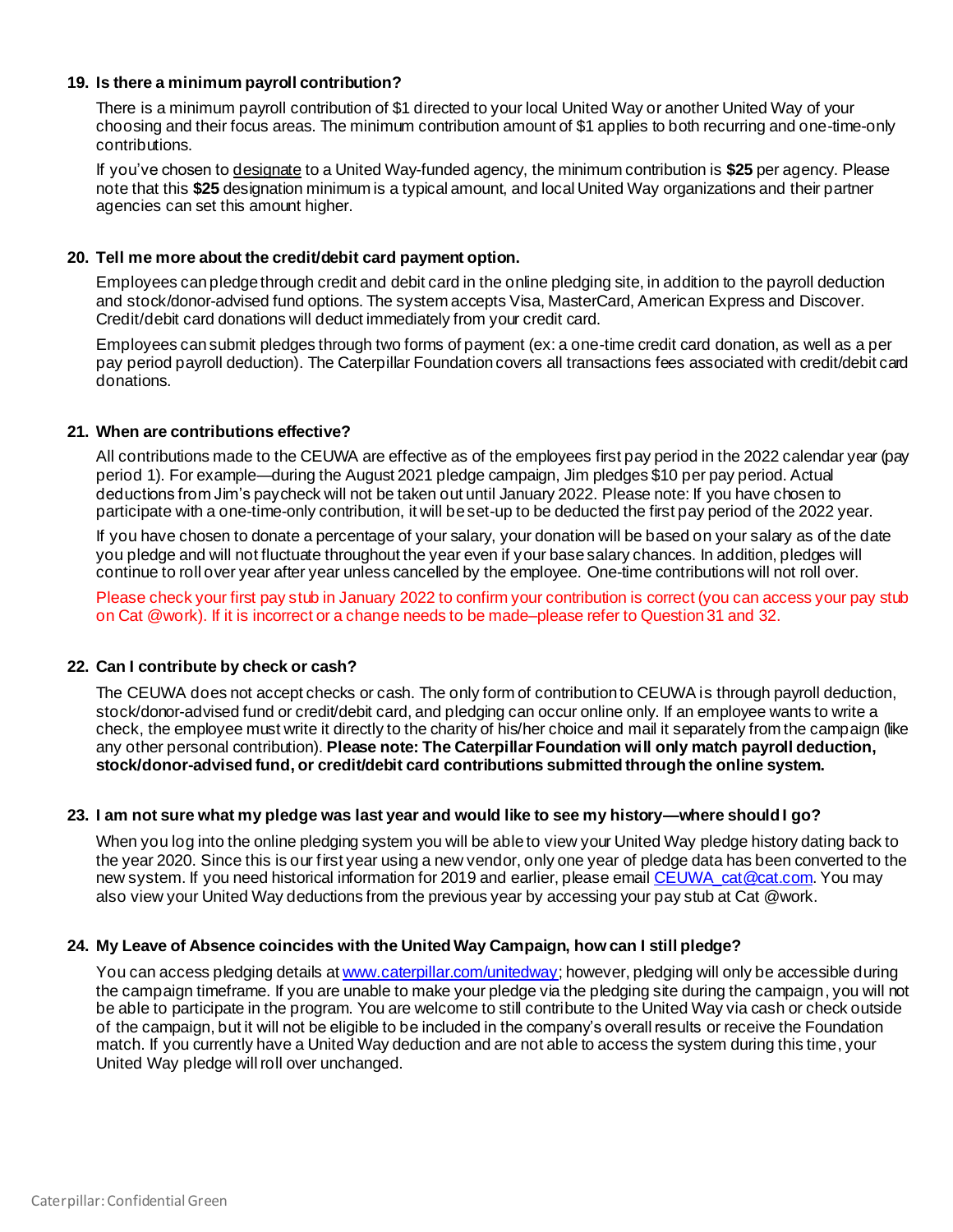## **25. How am I to fill out my online form if I choose to contribute on my own outside of the pledging site?**

If you choose to contribute to a United Way or partner agency outside of the pledging site, you should select "No, thanks. Take Action by Opting Out." However, please note the Caterpillar Foundation will only match employee payroll deduction, credit/debit card or stock/donor-advised fund pledges submitted through the online system.

#### **26. Will my supervisor, boss or leader be able to know if I contributed or how much I contributed?**

**No. The pledging site is 100 percent confidential.** The only person with access to United Way donations details is the CEUWA Foundation process owner. Caterpillar management does not have access to online pledging or any personal information, including whether an employee contributed and how much.

In the privacy preferences section while pledging, if you select to release your name internally, only your name, email address and reporting structure will be posted on a weekly list that is shared with United Way planning team members for internal incentives and recognition purposes. The details of your donation (dollar amount, designations, etc.) will NOT be shared.

The only exception are employees who pledge \$1,000+ or 1% of their salary and also opt to be acknowledged by Caterpillar in the online system by clicking the applicable check box will have their name only (no donation amount or details) included on a Builder's Circle Leadership Giving report that can be accessed by CEUWA planning team members for Caterpillar's internal recognition purposes only (for more information on Builders Circle reference Question 48). Employee names and details are only provided to local United Ways at the end of the campaign if the employee selects to be recognized for their contribution. **By selecting to remain anonymous in the online pledging site, your information will not be shared internally or externally.**

## **27. The United Way is asking for my personal information, what will they do with that information?**

The United Way may use this information as a recognition tool and a way to keep in contact with their donors. Providing your personal information is optional. If you wish to remain anonymous internally and externally, please select the anonymous option in the online pledging system.

# **28. What if I do not take action in the online system?**

We strongly recommend that you log in to the online system each year to confirm that your pledge information is accurate and verify that your previous agency designations are still available and funded by United Way. In addition, you will also continue to receive reminder emails to pledge if you do not log into the system and confirm/update/cancel your pledge.

Recurring payroll contributions are continuous except for one-time-only contributions. Recurring contribution means that contributions do not stop unless the employee leaves the company, retires or cancels. If you choose not to take action in the online system, your contributions to United Way and/or designations to United Way-funded agencies from the previous year will roll over. Please note that if an agency you previously designated to is no longer funded by United Way and you do not take action in the online system:

- The pledge amount will default to your home zip code United Way if you did not have additional agency designations in the previous years.
- The pledge amount will be transferred to the remaining agency or agencies if you had more than one agency designation in the previous year.

#### **29. Are contributions tax-deductible? If so, where can I reference how much I gave in past years?**

Donations are tax-deductible. For contributions that are made via payroll deduction, employees can access their pay stub at Cat @work to verify that the payroll contribution is correct once deductions begin in 2022. The CEUWA does not issue receipts and cannot look up the amount at the end of the year. Please refer to your last paystub of the deduction year for tax purposes.

#### **30. Can I include my spouse's gift to be recognized at a leadership level?**

Yes. If you and your spouse plan to give \$1,000+ between the two of you (ex: you both pledge \$500 each), you should both click the "I donated \$1,000+ or 1\$+ of my annual salary" check box while pledging so that you both qualify for the Caterpillar Builder's Circle Leadership Giving Society.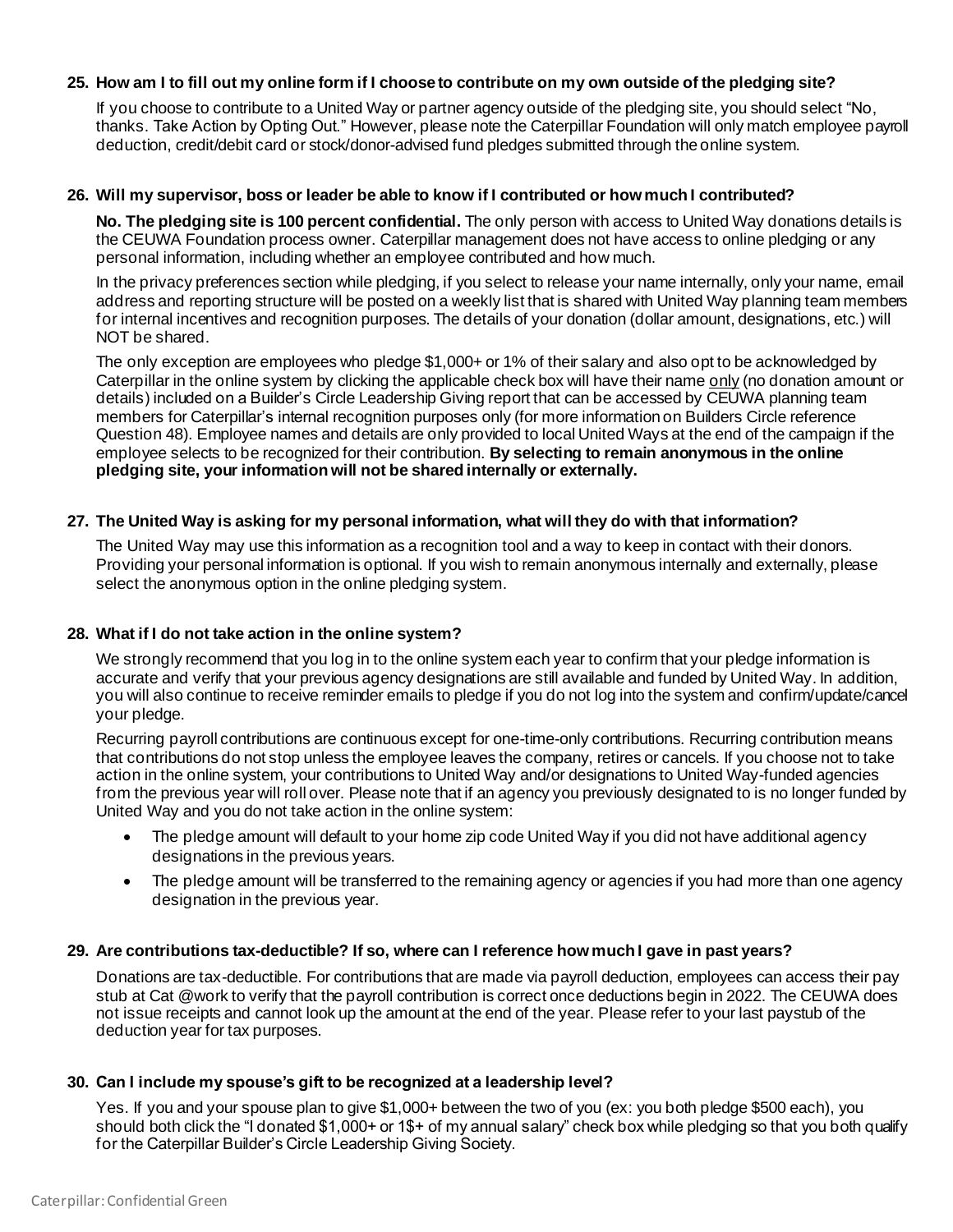# **31. How do I correct, change or cancel (stop) my payroll contribution if I pledged online?**

If you pledge online, you can make changes using the online pledging site until the campaign closes. If you have any changes after the close of the campaign, please email the CEUWA cat@cat.com inbox with the changes needed. Employees should watch their first pay stub in January to make sure the deduction is correct. Please include the following information:

## **PeopleSoft ID Number:**

## **Employee Name:**

**United Way Payroll Deduction Changes or Cancellation to be made:** 

# **32. Who should I contact if I believe that my United Way donation was deducted incorrectly and want to request a refund?**

Refunds requested by employees can only be granted prior to March 1 of the current calendar year. It is the employee's responsibility to verify paycheck deductions are correct. To request a refund, the employee must email [CEUWA\\_Cat@cat.com](mailto:CEUWA_Cat@cat.com) and include the following information:

## **PeopleSoft ID Number:**

# **Employee Name:**

**United Way Payroll Deduction Changes or Cancellation to be made:** 

## **33. Who do I contact if I am having problems with the online pledging system?**

Please contact your local coordinator first. If they cannot provide you the answer you may email the [CEUWA\\_CAT@cat.com](mailto:CEUWA_CAT@cat.com) inbox for assistance.

## **34. What will happen to my current United Way payroll deduction if I retire or leave the company?**

If an employee retires or leaves the company, the employee's United Way payroll deduction will automatically stop with the employee's last regular wage paycheck. No additional action is required by the employee. United Way deductions will not be taken from retirement payments.

## **35. If I plan to retire from Caterpillar soon, am I still eligible to participate in future Caterpillar United Way Appeals, and will the Caterpillar Foundation match my contribution?**

Yes. Caterpillar retirees are also eligible to participate in the annual Caterpillar United Way Appeal. Online pledge contributions submitted by retirees are eligible for the Foundation match. If you want to participate in the current United Way campaign, we recommend using the credit card option since the deductions will process even after you retire.

Employees who are interested in participating in the annual Retiree United Way Appeal in future years can visit [www.caterpillar.com/unitedway](http://www.caterpillar.com/unitedway) during the July-August time frame each year for more information and to obtain the official campaign dates. The United Way Appeal typically runs for four weeks each year during the August to September time frame. For additional questions, employees and retirees can email th[e CEUWA\\_CAT@cat.com](mailto:CEUWA_CAT@cat.com) inbox.

#### **36. I've elected to retire from Caterpillar, but I would still like to fulfill the pledge amount I submitted during the 2021 United Way Appeal. Since I will not be an active employee in 2022 to fulfill my pledge through payroll deductions, how should I proceed?**

The Caterpillar Foundation has committed to matching the full amount of employee pledges as they were submitted in the online system during the recent 2021 United Way Appeal pledge enrollment, regardless of the actual dollar amount processed from the employee's payroll deductions in 2022.

Employees who still wish to fulfill their pledge submitted during the recent 2021 pledge enrollment, which is set to be matched by the Foundation, are welcome to reach out to their local United Way directly to arrange for contributions to be fulfilled through an alternate form of payment (check, cash, credit/debit card, stock, community foundation, etc.). However, pledge fulfillment after retiring from the company is entirely voluntary and not required.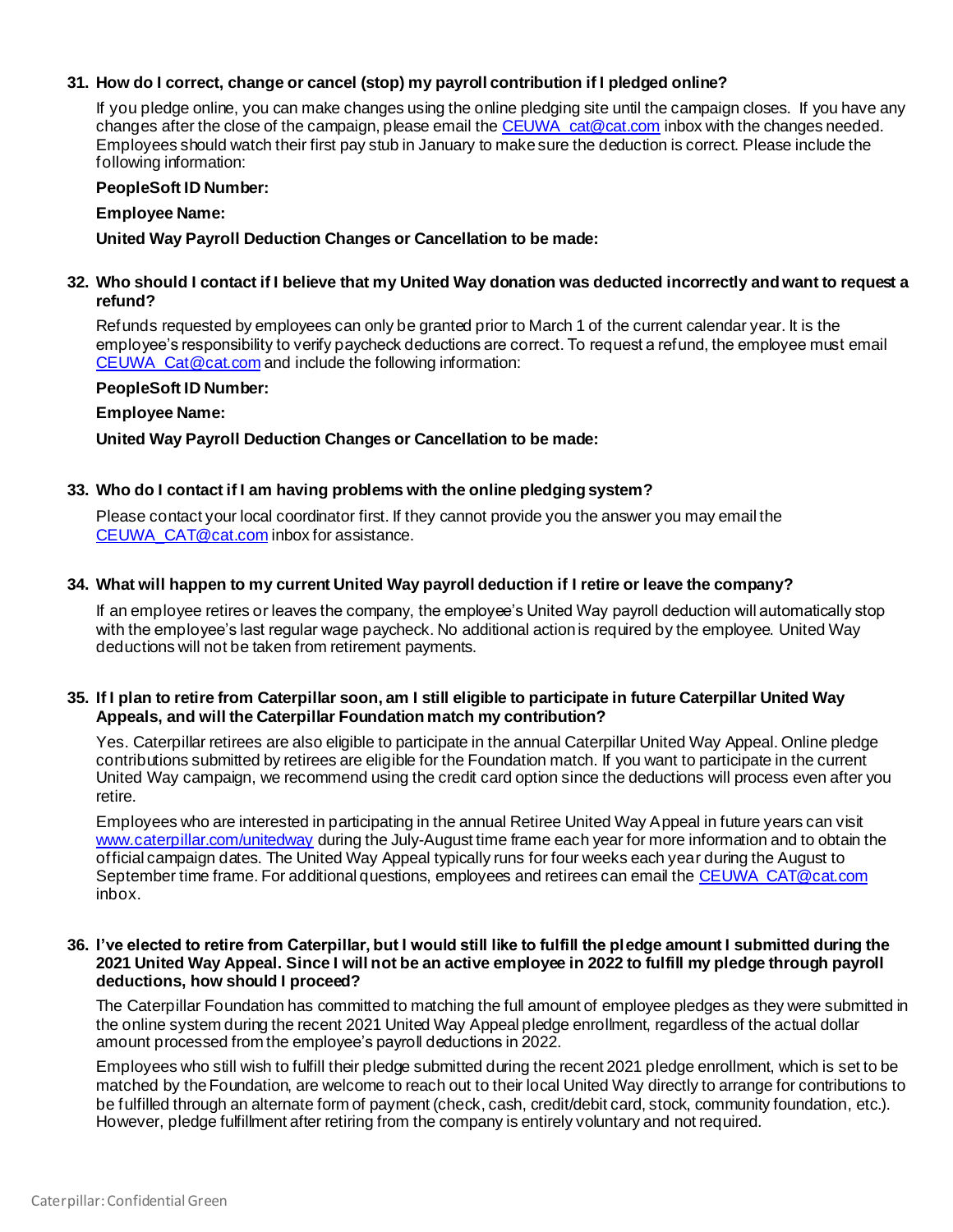If you select the credit card option, it will ensure your pledge processes immediately and does not wait until 2022 to process from paychecks.

# <span id="page-6-0"></span>**ABOUT DESIGNATIONS**

[\(Return to index\)](#page-0-1)

#### **37. Am I able to designate my contributions to a specific agencies or other local United Way organizations?**

Yes, designation options are available to all employees and will initially *default to the United Way that aligns to your home zip code*. However, if you wish to designate to another United Way or United Way-funded partner agency, you can search and select to designate your pledge to any United Way or United Way-funded partner agency in the United States. Agencies must be funded United Way member agencies to be available for designation. We do not allow designations to other 501(c)3 nonprofit organizations as part of the United Way campaign.

#### **38. How many designations can I make?**

You can designate to as many United Ways and funded partner agencies as you would like. There is no limit. However, the minimum contribution to a United Way general fund is \$1, and the minimum contribution to a United Way partner agency is \$25 per partner agency annually.

## **39. Can I withhold funds or make my contributions exempt from a specific agency that is funded by my local United Way?**

The CEUWA raises funds on behalf of the local United Way(s). The local United Way(s) then determines how much total money goes to each agency. Caterpillar has confidence in United Way's dollar allocation process that ensures only efficient and effective programs are funded based on the unique needs in each community. However, an employee does have the right to exempt partner agencies from their pledge in the negative designation section of the online pledging site.

## **40. I have a 501(c)3 organization I would like to designate to, but I do not see it in the pledging site. Can I designate to a nonprofit that is not listed in the online pledging system?**

"Write-in" options are not allowed. You may only designate to a United Way or a United Way-funded partner agency through the CEUWA. Other charitable organizations may qualify for matching funds through the Caterpillar Foundation Matching Gifts Program. Please visi[t www.caterpillar.com/matching-gifts](http://www.caterpillar.com/matching-gifts) or contact Erika Kempf at Matching Gifts@cat.com or (309) 675-1475 for questions regarding the Matching Gifts Program.

#### **41. What happens if I do not designate to a specific agency or I only designate a part of my contribution?**

If you do not specify a designation, the entire contribution or the remainder of your contribution will be distributed to your local home zip code United Way. Local United Ways use these dollars to fund programs based on critical needs in your local community.

#### **42. How do I make a designation change?**

Once the campaign closes, you are only able to make a payroll contribution change; you are not able to make a specific designation change. If you would like to make a designation change during the campaign, please log in to the online pledging sit[e www.caterpillar.com/unitedway](http://www.caterpillar.com/unitedway) and make your designation change.

#### **43. If my pledge from last year rolls over, do I still need to take action?**

We strongly recommend that you log in to the online system each year to confirm that your pledge information is accurate and verify your previous agency designations are still available and funded by United Way. You will continue to receive reminder emails to pledge if you do not log in to the system and confirm/update/cancel your pledge.

Recurring payroll contributions are continuous except for one-time-only contributions. Continuous contributions mean that contributions do not stop unless the employee leaves the company, retires or cancels. If you choose not to take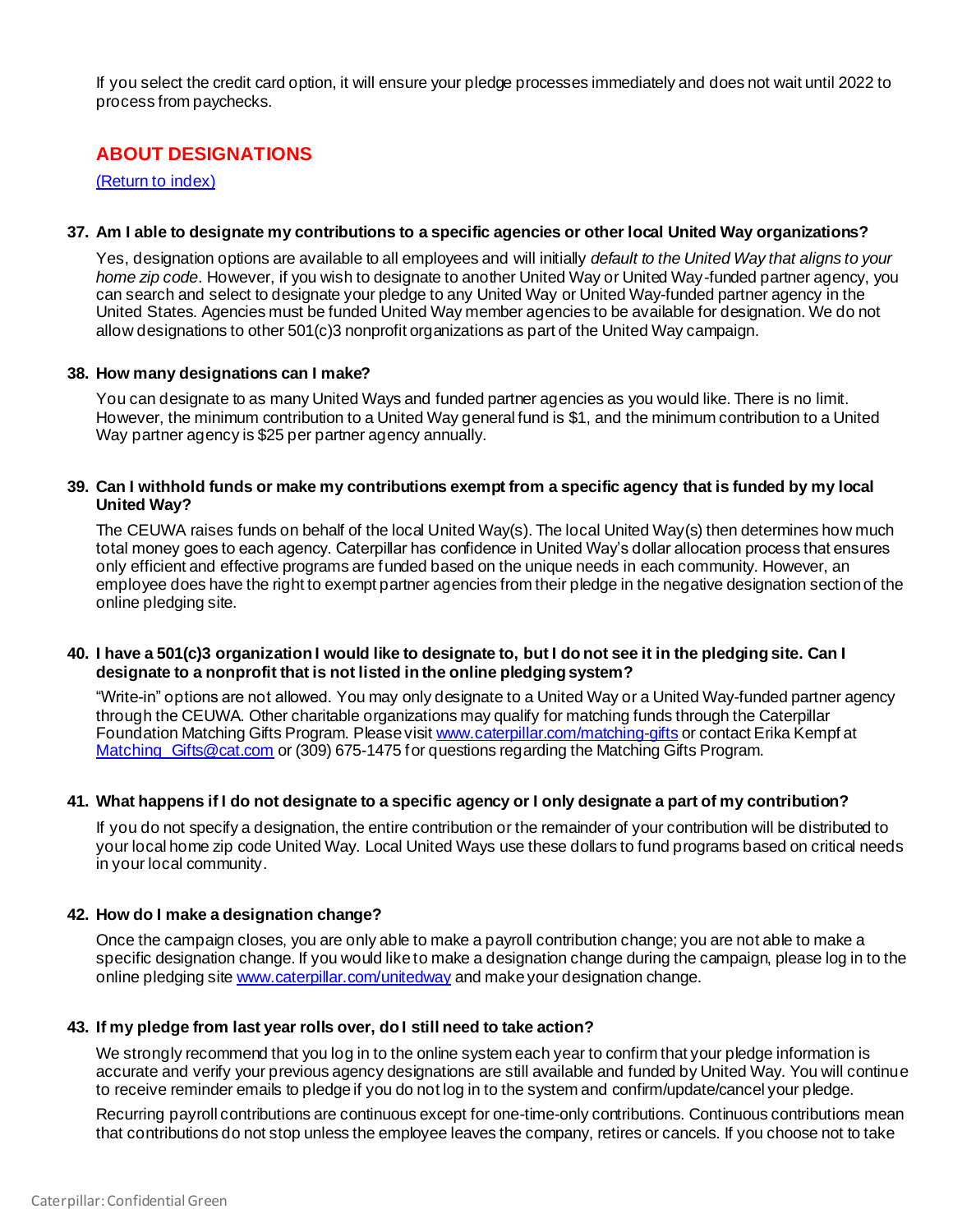action in the online system, your contributions to United Way and/or designations to United Way-funded agencies from the previous year will roll over. Please note that if an agency you previously designated to is no longer funded by United Way and you do not take action in the online system:

- The pledge amount will default to your home zip code United Way if you did not have additional agency designations in the previous years.
- The pledge amount will be transferred to the remaining agency or agencies if you had more than one agency designation in the previous year.

## **44. Will the Caterpillar Foundation match my United Way contribution?**

Yes, the Caterpillar Foundation will match employee contributions dollar for dollar with no maximum amount (Example: If Caterpillar employee pledges total \$5.6 million, the Foundation will match \$5.6 million.). For contributions designated to United Way-funded partner agencies, the Foundation match will be sent to the local United Way that funds that partner agency, not to the designated agency. For example, if an employee gave \$100 to their local Red Cross, the Foundation match is given to the general fund of the United Way that is aligned to that local Red Cross. This is because Caterpillar recognizes the value local United Ways provide to communities and believe in the strength of their process, which determines the greatest need in that area and the best investment of company dollars.

The Caterpillar Foundation supports many community and worldwide efforts such as disaster relief, United Way, local charitable functions and individual employee contributions to qualified organizations. The Caterpillar Foundation does not support groups or projects that discriminate or restrict services based on factors of race, color, sex (including pregnancy), age, disability, veteran status, religion, national origin, ancestry, sexual orientation, gender identity, marital status, domestic partner status, genetic information or citizenship status.

The Caterpillar Foundation will negatively designate our match when it is matching designations to organizations that discriminate or for projects that do not reflect the general principles of Caterpillar's Code of Conduct and Our Values in Action. "Negatively designate" means that the local United Way cannot use Foundation dollars to allocate to the organization that discriminates.

#### **45. I have more questions, whom do I contact?**

Contact your local United Way coordinator.

# <span id="page-7-0"></span>**COORDINATOR QUESTIONS**

[\(Return to index\)](#page-0-1)

# **46. When is employee data loaded into the online pledging system?**

Caterpillar's data feed refreshes weekly (every Saturday) so that it aligns to the current employee group in the HR system.

# **47. My business unit has International Service Employees (ISEs)—how do they make their pledge?**

International Service Employees (ISEs) on U.S. payroll that are currently working outside of the U.S. will follow the same online pledging process as all other U.S. employees. These employees will have the ability to pledge to United Way and/or partner agencies in the U.S. Please contact your local United Way coordinator with any questions. If you have an ISE on an international payroll system that is currently working in the U.S., they can pledge by emailing [CEUWA\\_Cat@cat.com](mailto:CEUWA_Cat@cat.com) to set up a pledge profile. The only payment option available to these employees is credit card. For questions, please contact Erika Kempf a[t Kempf\\_Erika\\_C@cat.com](mailto:Kempf_Erika_C@cat.com).

# **48. What are the Leadership Levels and Builders Circle?**

Recognition levels for donor contributions vary depending on each local United Way. In most communities, donors giving \$1,000 or more are considered Leadership Givers. Please check with your local United Way about Leadership Giving in your community.

**Caterpillar Builders Circle Program** recognizes employee donors who choose to be acknowledged by Caterpillar and give \$1,000 or more or 1% of their salary (the employee must also click the check box for this giving society while